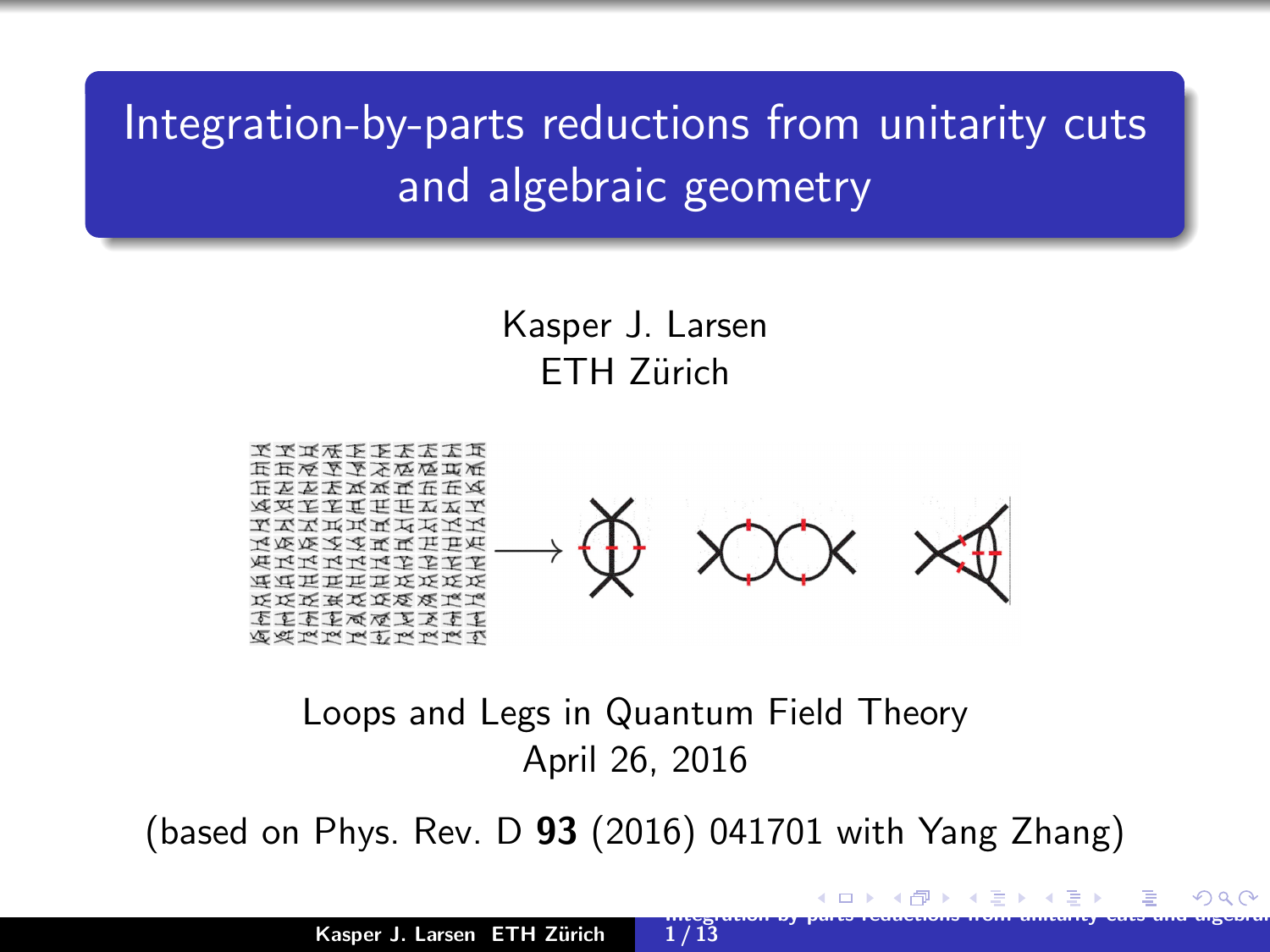<span id="page-1-0"></span>Integration-by-parts identities arise from the vanishing integration of total derivatives,

$$
\int \prod_{i=1}^L \frac{\mathrm{d}^D \ell_i}{\pi^{D/2}} \sum_{j=1}^L \frac{\partial}{\partial \ell_j^{\mu}} \frac{v_j^{\mu} P}{D_1^{a_1} \cdots D_k^{a_k}} = 0.
$$

where  $P$  and  $v_i^{\mu}$  $j^{\mu}$  are polynomials in  $\ell_i, p_j$ , and  $a_i \in \mathbb{N}$ .

Role in perturbative QFT calculations:

- **Reduction.** IBP identities reduce any set of loop integrals to a typically much smaller set of master integrals.
- **Computing master integrals.** Using IBP reduction, the master integrals  $\mathcal{I}_i$  can be computed via differential equations:

$$
\frac{\partial}{\partial x_m} \mathcal{I}(\mathbf{x}, \epsilon) = A_m(\mathbf{x}, \epsilon) \mathcal{I}(\mathbf{x}, \epsilon),
$$

where  $x_m$  denotes a kinematical invariant.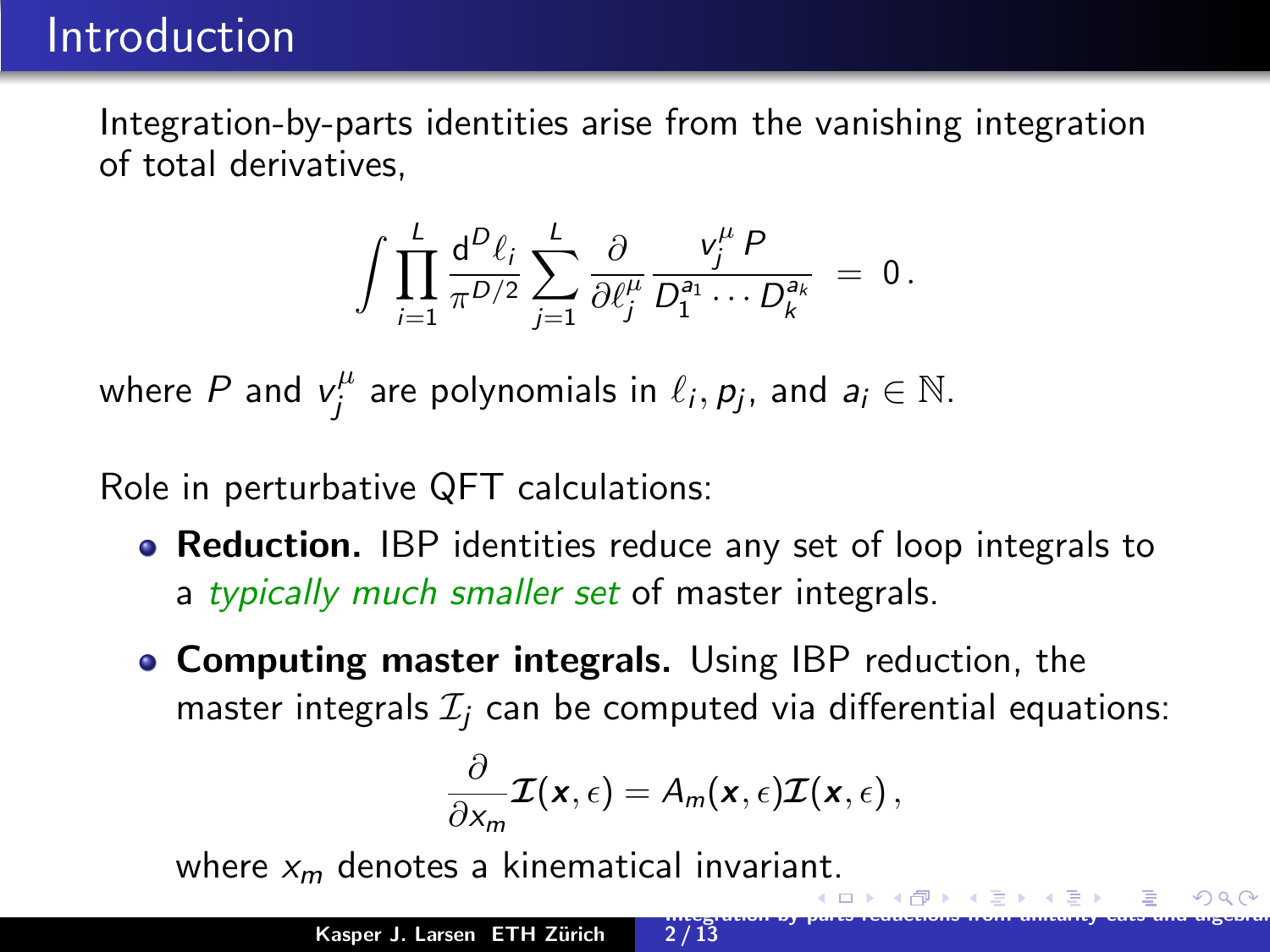#### <span id="page-2-0"></span>Setup: D-dimensional integration measure

I will focus on the two-loop case. A generic integral takes the form

$$
I^{(2)} = \int \frac{d^D \ell_1}{\pi^{D/2}} \frac{d^D \ell_2}{\pi^{D/2}} \frac{P(\ell_1, \ell_2)}{D_1 \cdots D_k}.
$$

Decompose  $\ell_i = \overline{\ell}_i + \ell_i^{\perp}$  where  $\overline{\ell}_i \in \mathbb{R}^{1,3}$ , and change to the hyperspherical coordinates  $\mu_{ii} \equiv -(\ell_i^\perp)^2 \geq 0$  and  $\mu_{12} \equiv -\ell_1^\perp \cdot \ell_2^\perp$ .

The integral then takes the form

$$
I^{(2)} = \frac{2^{D-6}}{\pi^5 \Gamma(D-5)} \int_0^\infty d\mu_{11} \int_0^\infty d\mu_{22} \int_{-\sqrt{\mu_{11}\mu_{22}}}^{\sqrt{\mu_{11}\mu_{22}}} d\mu_{12}
$$

$$
\times (\mu_{11}\mu_{22} - \mu_{12}^2)^{\frac{D-7}{2}} \int d^4 \bar{\ell}_1 d^4 \bar{\ell}_2 \frac{P(\bar{\ell}_i, \mu_{ij})}{D_1 \cdots D_k}.
$$

 $3/13$ 

Integration-by-parts reductions from unitarity cuts and algebraic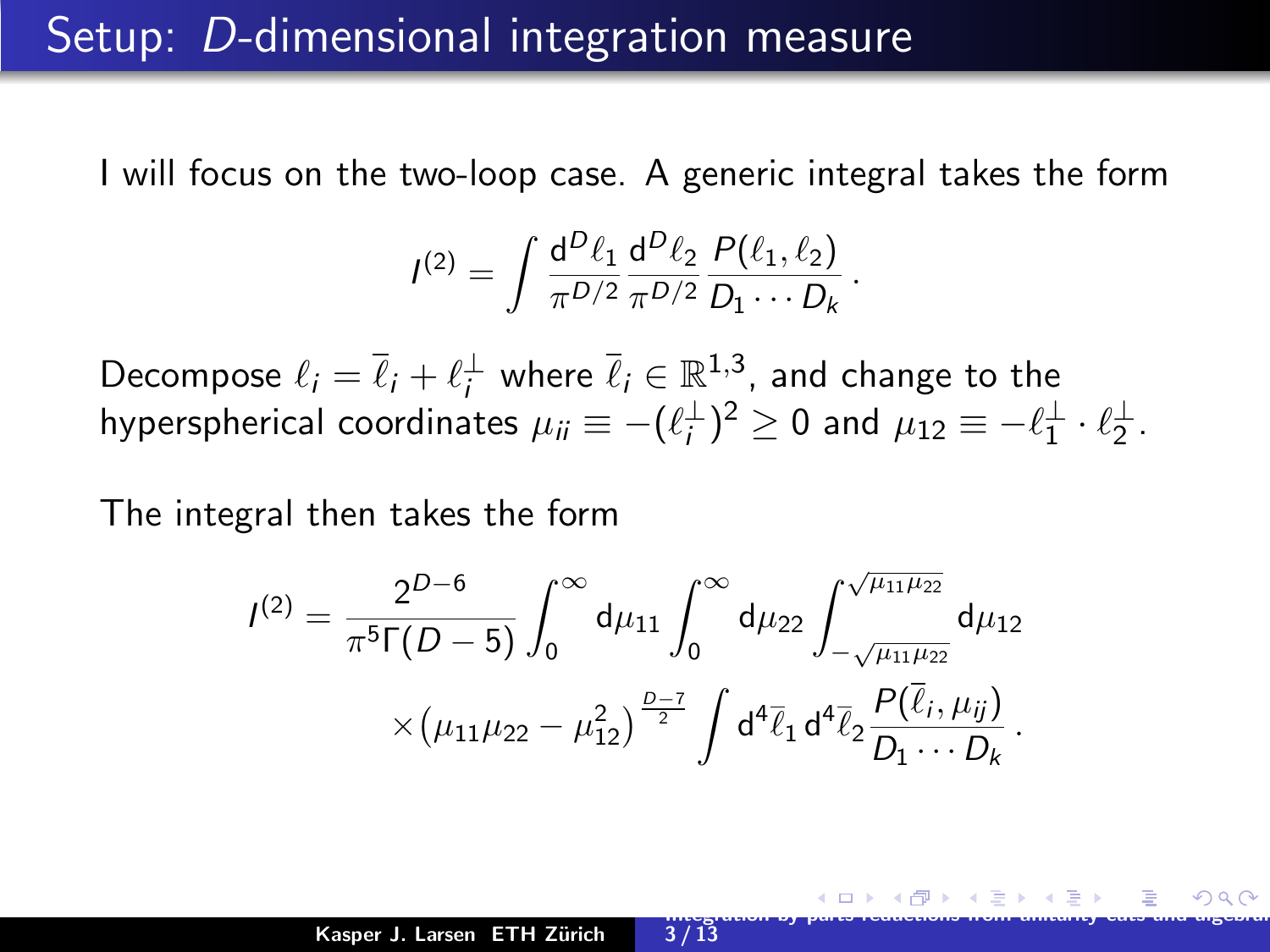<span id="page-3-0"></span>Key idea: study IBP reductions on generalized-unitarity cuts

$$
\frac{1}{D_i} \longrightarrow \delta(D_i), \quad i \in S
$$

where  $S$  can be an arbitrary subset of propagators.

The cuts break the construction of IBPs into simpler pieces.

 $\bullet$  Any integral missing any of the propagators in S is set to zero by the cut.

 $4/13$ 

Integration-by-parts reductions from unitarity cuts and algebraic

• By choosing appropriate sets  $S_1, \ldots, S_r$  of cuts we can reconstruct all terms in the IBPs.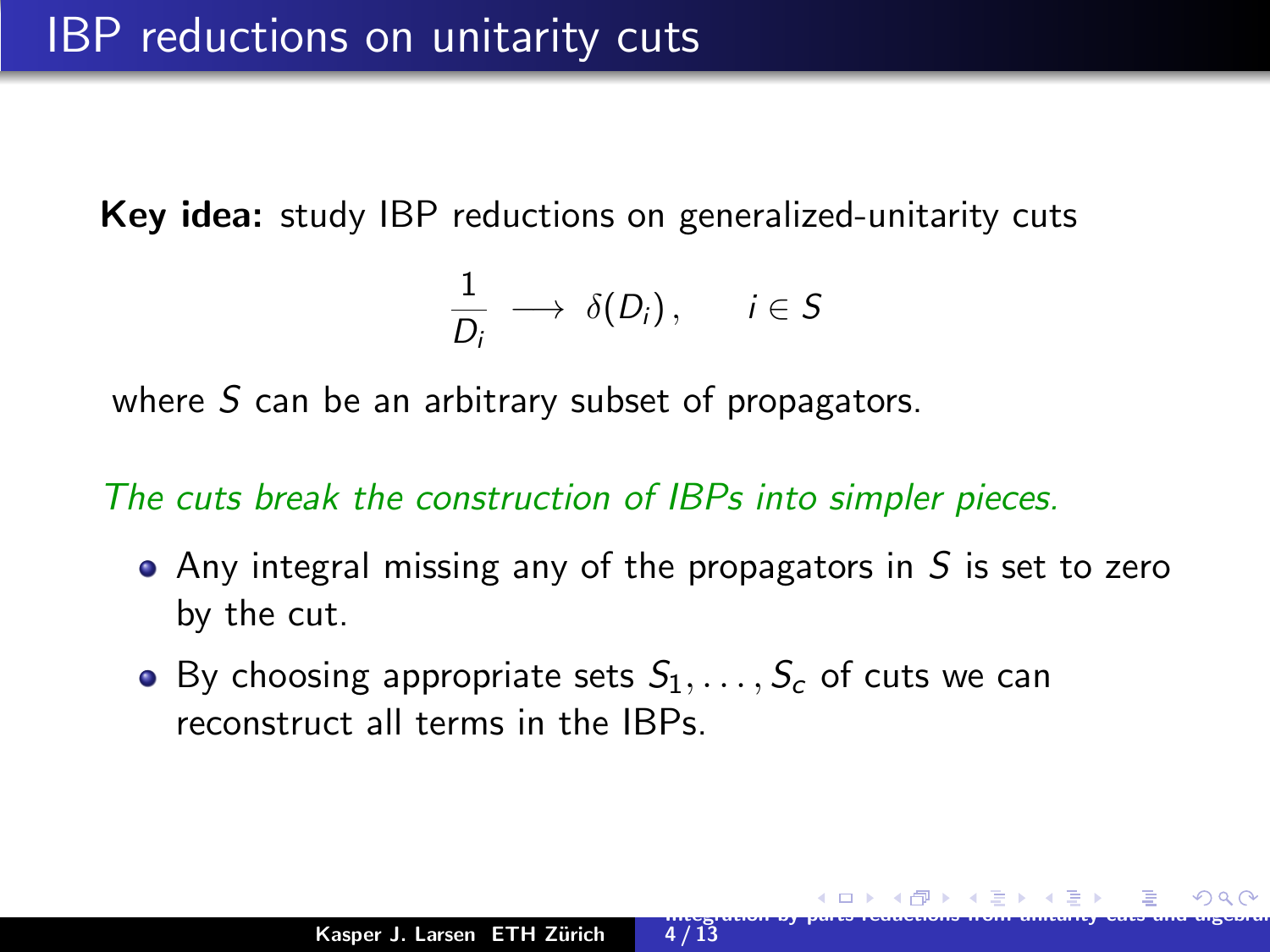<span id="page-4-0"></span>The use of cuts motivates the following choice of variables:

$$
z_i \equiv \begin{cases} D_i & 1 \leq i \leq k \\ g_{i-k} & k+1 \leq i \leq m. \end{cases}
$$

The  $g_i$  are irreducible numerator insertions. If the  $g_i$  are chosen as  $\overline{1}$  $\frac{1}{2}(\ell_i + \mathcal{K}_j)^2$ , the map  $\{\overline{\ell}_i, \mu_{ij}\} \longrightarrow \{z_1, \ldots, z_m\}$  has a *polynomial* inverse.

A generic two-loop integral now reads

$$
I_{n\geq 5}^{(2)} = \frac{2^{D-6}}{\pi^5 \Gamma(D-5) J} \int \prod_{i=1}^{11} dz_i \, F(z)^{\frac{D-7}{2}} \frac{P(z)}{z_1 \cdots z_k}.
$$

Caveat for multiplicity  $n \leq 4$ .  $\exists \omega : p_i \cdot \omega = 0$ . The component of  $\overline{\ell}_i$  along  $\omega$  integrates out, replacing  $D-D_c \rightarrow D-(D_c-1)$  above, and leaving  $9z_j$ .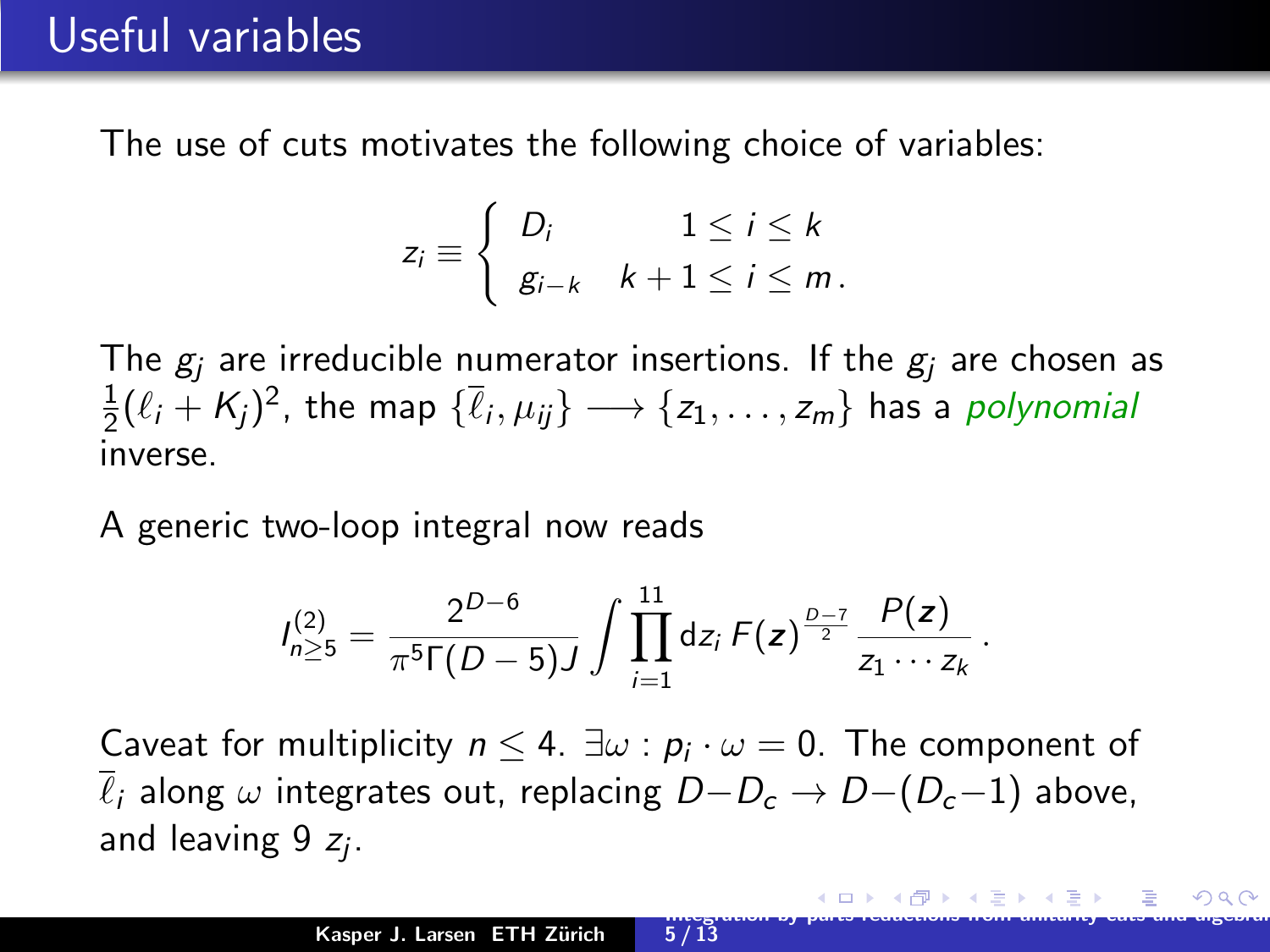### <span id="page-5-0"></span>Example: Zurich-flag cut

Let us find the IBP reductions of the double-box integral. We start by allowing only integrals which contain all Zurich-flag propagators:



Define  $S_{\text{cut}} = \{1, 2, 4, 5, 7\}$ . We use the  $\tilde{z}_i$ -variables

$$
\widetilde{z}_i = D_i
$$
,  $i = 1,...,7$ ,  $\widetilde{z}_8 = \frac{1}{2}(\ell_1 + p_4)^2$ ,  $\widetilde{z}_9 = \frac{1}{2}(\ell_2 + p_1)^2$ .

After cutting  $\frac{1}{\widetilde{z}_i} \to \delta(\widetilde{z}_i),$   $i \in S_{\text{cut}}$ , the double-box integral takes the form

$$
I_{\text{cut}}^{\text{DB}}[P] = \int \prod_{i=1}^{9} d\widetilde{z}_{i} \frac{F(\widetilde{z})^{\frac{D-6}{2}}}{\widetilde{z}_{3} \widetilde{z}_{6}} \prod_{j \in S_{\text{cut}}} \delta(\widetilde{z}_{j}) P(\widetilde{z}) \Big|_{\widetilde{z}_{S_{\text{cut}}} = 0}
$$

As the cut sets  $\widetilde{z}_{\{1,2,4,5,7\}}$  to zero, we set  $z_{\{1,2,3,4\}} = \widetilde{z}_{\{3,6,8,9\}}$  in the following.

.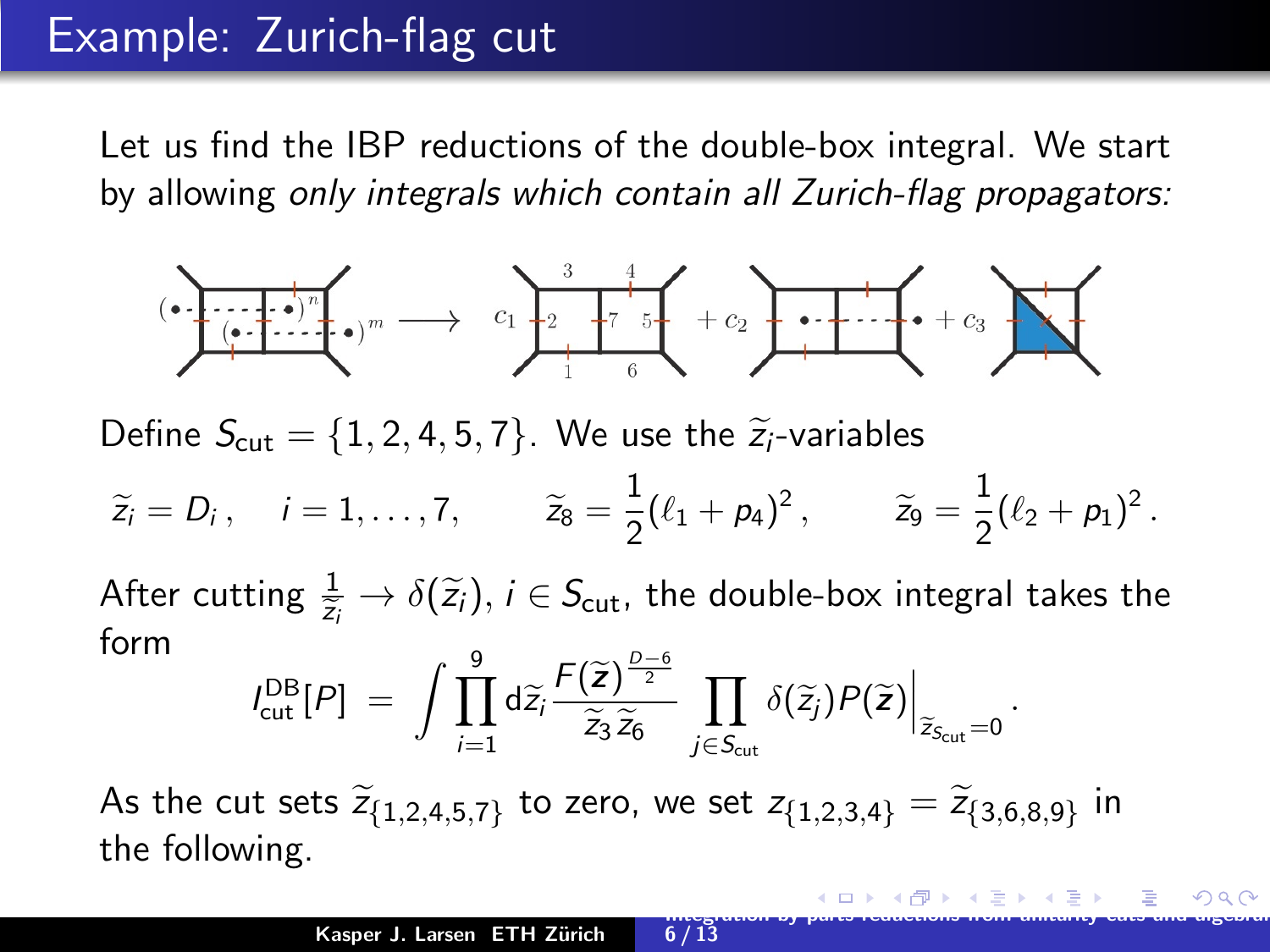#### <span id="page-6-0"></span>Generic total derivative

After integrating out the delta functions and relabeling we have

$$
I_{\text{cut}}^{\text{DB}}[P] = \int \frac{dz_1 dz_2 dz_3 dz_4}{z_1 z_2} F(z)^{\frac{D-6}{2}} P(z).
$$

An IBP relation corresponds to a total derivative or, equivalently, an exact diff. form. The generic exact diff. form of the form  $I_{\rm cut}^{\rm DB}$  is

$$
0 = \int d\left[\sum_{i=1}^{4} \frac{(-1)^{i+1} a_i(z) F(z)^{\frac{D-6}{2}}}{z_1 z_2} dz_1 \wedge \cdots \wedge \widehat{dz_i} \wedge \cdots \wedge dz_4\right]
$$
  
= 
$$
\int \left[\sum_{i=1}^{4} \frac{\partial}{\partial z_i} \left(\frac{a_i(z) F(z)^{\frac{D-6}{2}}}{z_1 z_2}\right)\right] dz_1 \wedge \cdots \wedge dz_4
$$
  
= 
$$
\int \left[\sum_{i=1}^{4} \left(\frac{\partial a_i}{\partial z_i} + \frac{D-6}{2F} a_i \frac{\partial F}{\partial z_i}\right) - \sum_{j=1,2} \frac{a_j}{z_j}\right] \frac{F(z)^{\frac{D-6}{2}}}{z_1 z_2} dz_1 \wedge \cdots \wedge dz_4.
$$

The red term corresponds to an integral in  $(D-2)$  dimensions, and the purple term in general produces squared propagators.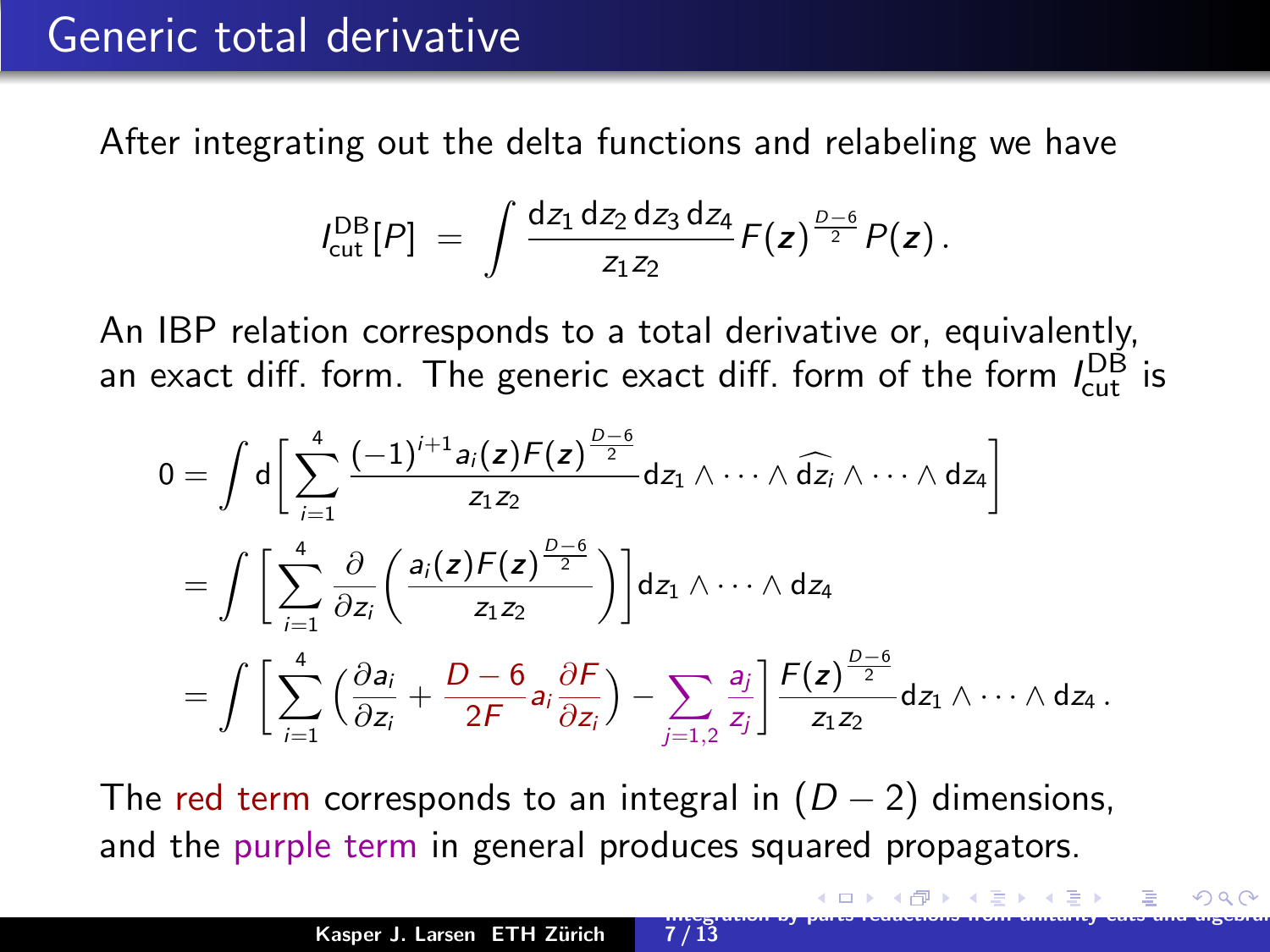# <span id="page-7-0"></span>IBPs from syzygy equations

To get the generic exact form

$$
0=\int\bigg[\sum_{i=1}^4\Big(\frac{\partial a_i}{\partial z_i}+\frac{D-6}{2F}a_i\frac{\partial F}{\partial z_i}\Big)-\sum_{j=1,2}\frac{a_j}{z_j}\bigg]\frac{F(z)^{\frac{D-6}{2}}}{z_1z_2}dz_1\wedge\cdots\wedge dz_4
$$

to correspond to an IBP relation in  $D$  dimensions with only single-power propagators, we demand that each term is *polynomial*,

$$
\sum_{i=1}^{4} \frac{D-6}{2F} a_i \frac{\partial F}{\partial z_i} = \widetilde{b} \implies \sum_{i=1}^{4} a_i \frac{\partial F}{\partial z_i} + bF = 0 \text{ (with } b = \frac{2}{6-D} \widetilde{b})
$$
  

$$
a_j = \widetilde{b}_j z_j \implies a_j + b_j z_j = 0 \text{ (with } b_j = -\widetilde{b}_j),
$$

with  $a_i, b_i, b$  polynomials in  $z$ . Such equations, with polynomial solutions, are known in algebraic geometry as *syzygy equations*.

Obtain IBPs by plugging the solutions  $(a_i, b_i, b)$  into the top equation. Note:  $\left(q a_{i},q b_{i},q b\right)$  is also a solution, for polynomial  $q.$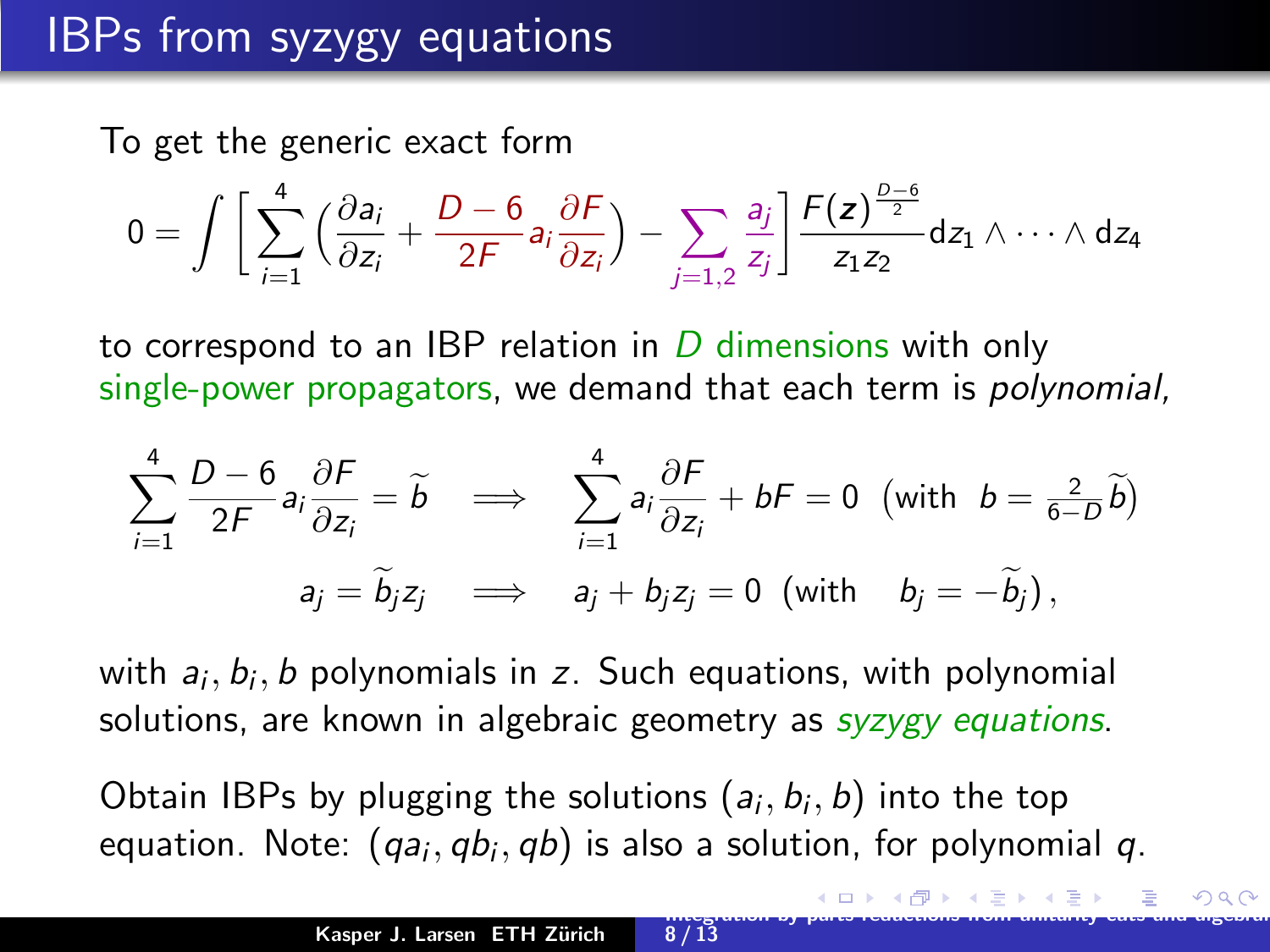### <span id="page-8-0"></span>Complete set of cuts for IBPs

To find the complete IBP reduction, we must consider the cuts associated with "uncollapsible" masters:



A bit more explicitly, the cuts we need to consider are

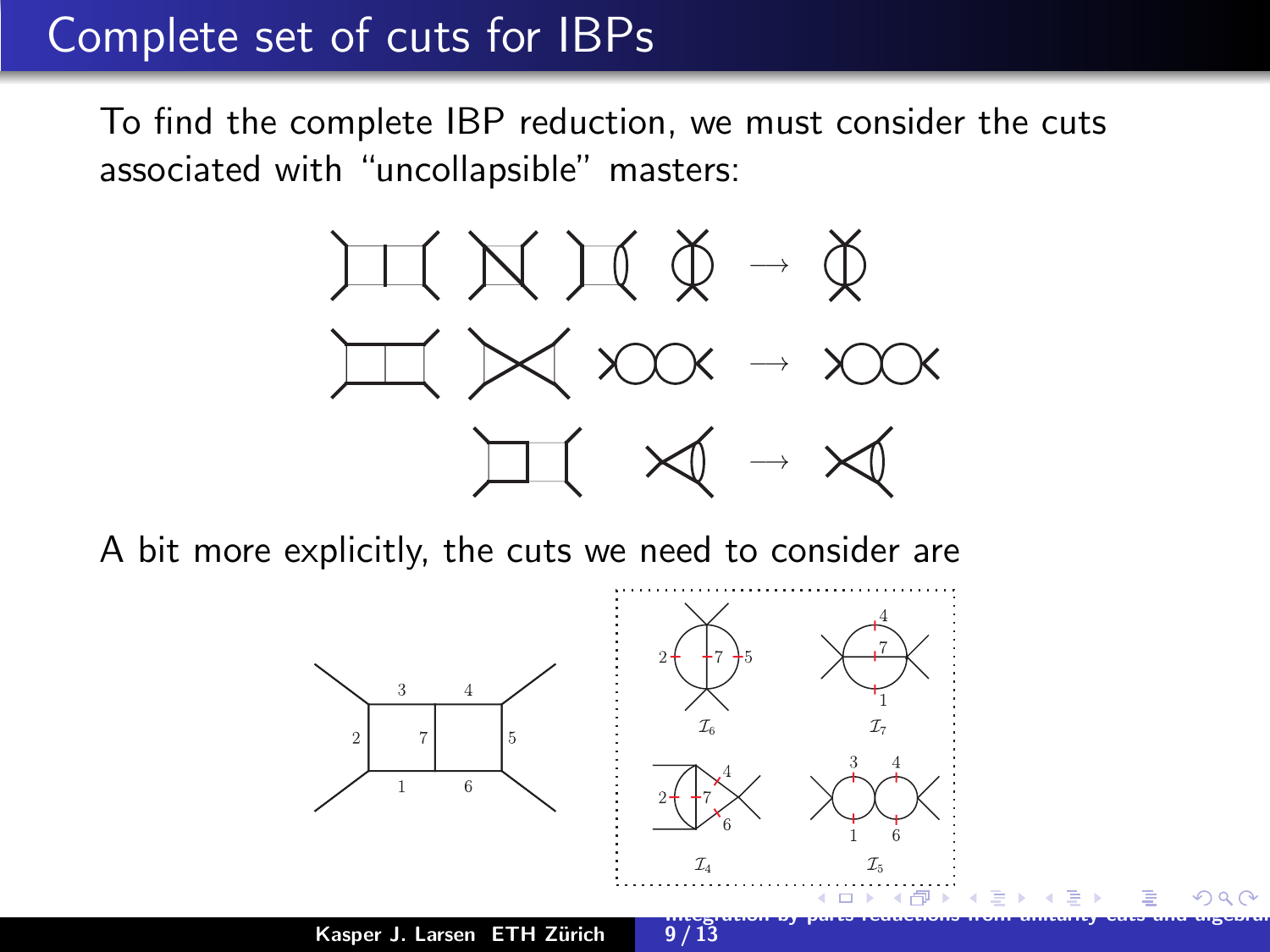# <span id="page-9-0"></span>**Example of IBP reduction obtained by our approach**

By solving the syzygy equations on the following cuts



we can reconstruct the complete IBP reduction by merging the partial results.

An example of an IBP relation produced by our method  $(\chi \equiv t/s)$ :

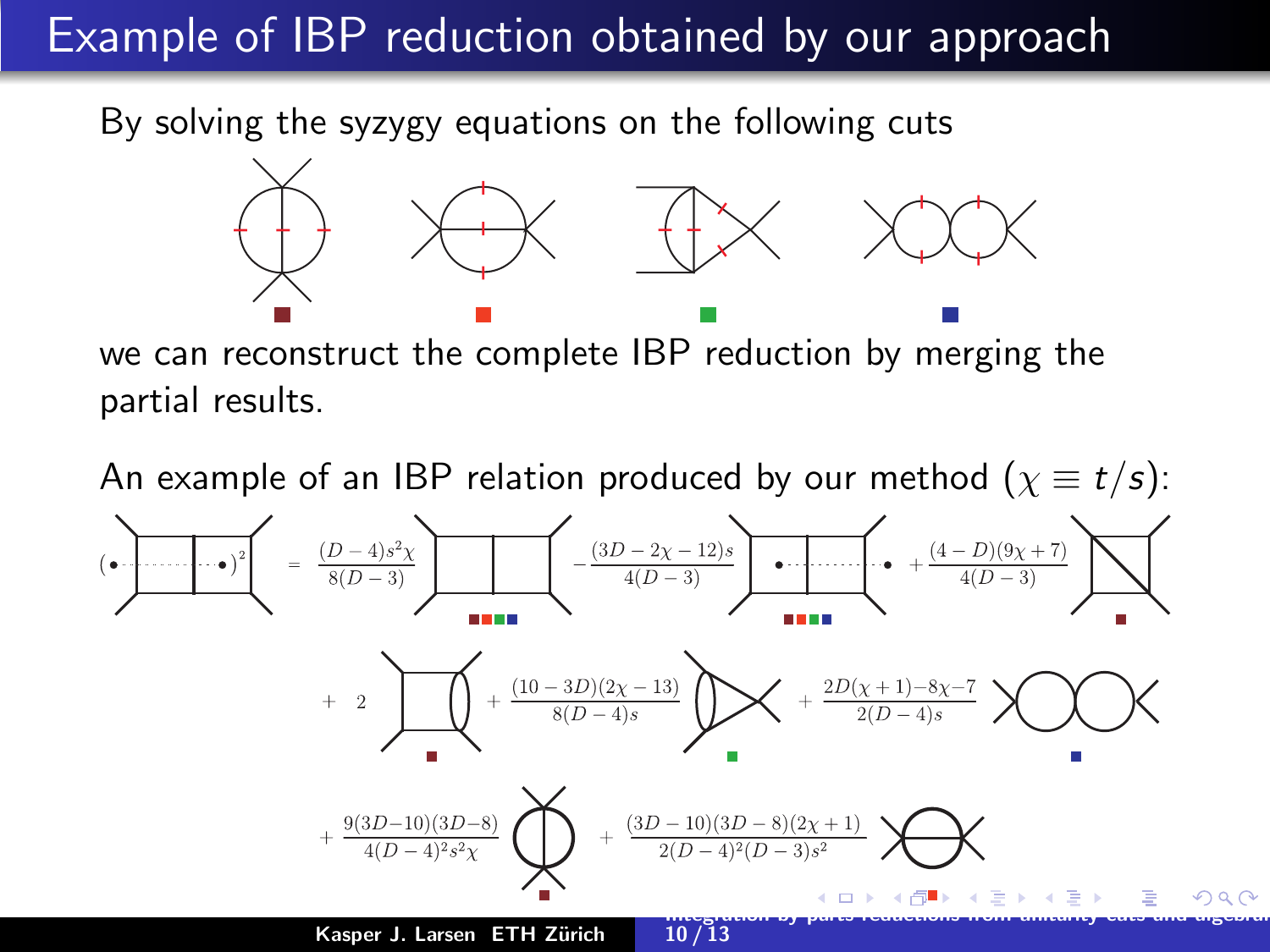# <span id="page-10-0"></span>Overview of our algorithm for generating IBPs

- **1** Find a set of masters. Solve syzygy equations without cuts for numerical external kinematics, then row-reduce linear equations and decide on a set of masters.
- **2** Find the subset of uncollapsible masters. Find the subset of masters with the property that their graphs cannot be obtained by adding propagators to another master.
- **3 Solve syzygy equations on cuts.** For each uncollapsible master, solve the syzygy eqs. on the cut  $S_{\text{cut}}$  where all its propagators are on shell. Multiply  $q = \prod_{i \notin S_\text{cut}} D_i^{a_i}$  onto the syzygy solutions and feed back into ansatz to find the IBP identities.

 $11 / 13$ 

Integration-by-parts reductions from unitarity cuts and algebraic

**4** Solve IBP identities linearly to get reductions.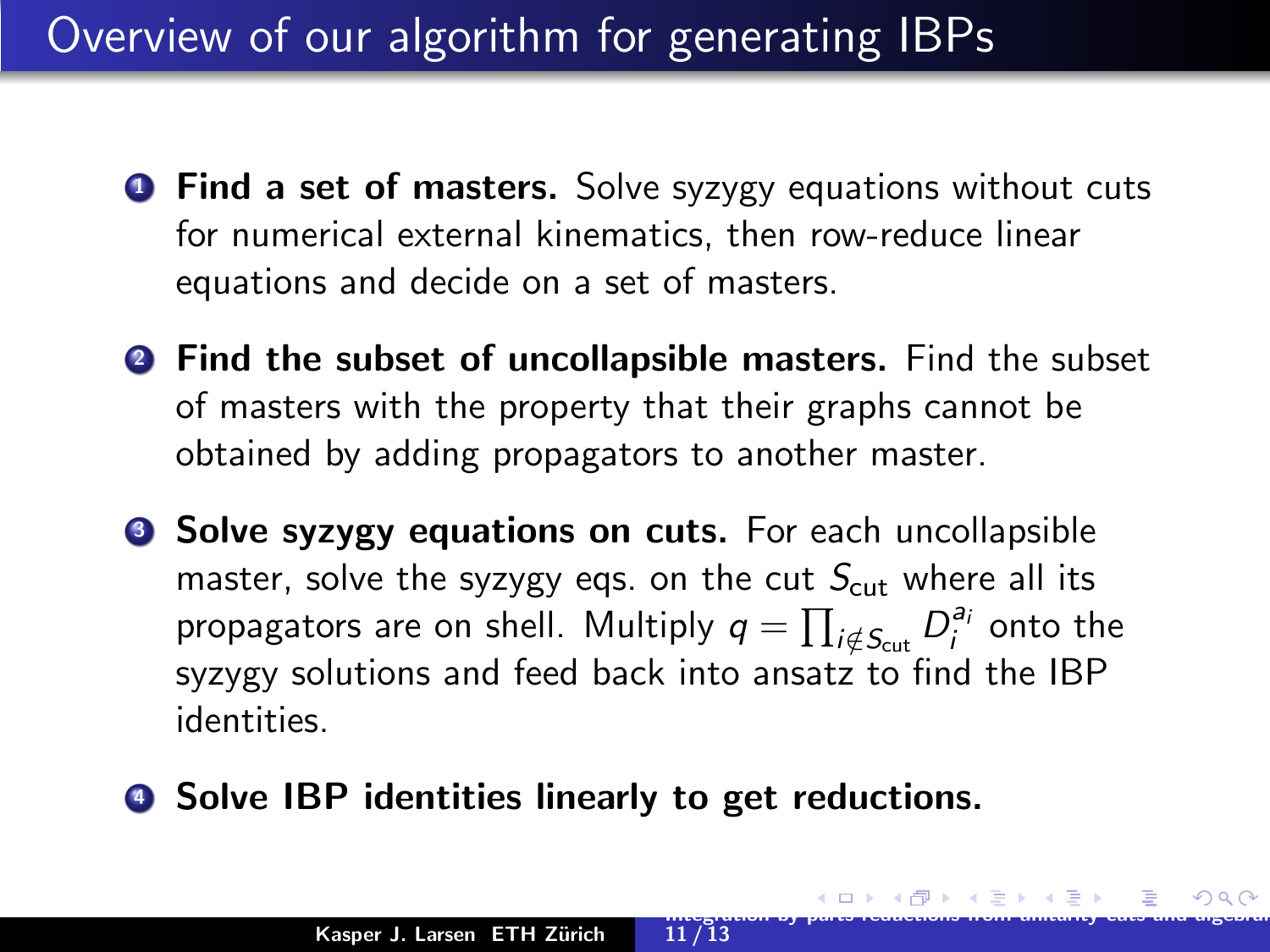# <span id="page-11-0"></span>Timing

CPU time for reduction of planar double boxes and subdiagrams:

| $#$ of external masses $ $ syzygy approach |                 |
|--------------------------------------------|-----------------|
| zero                                       | 39 <sub>s</sub> |
| one                                        | 162 s           |

Important features:

- $\bullet$  The variables  $z_i$  simplify the syzygy equations.
- The syzygy equations are solved on cuts. As a result, fewer variables are involved in the polynomial eqs. This greatly speeds up the step of solving.
- The cuts *block-diagonalize* the linear system to be inverted